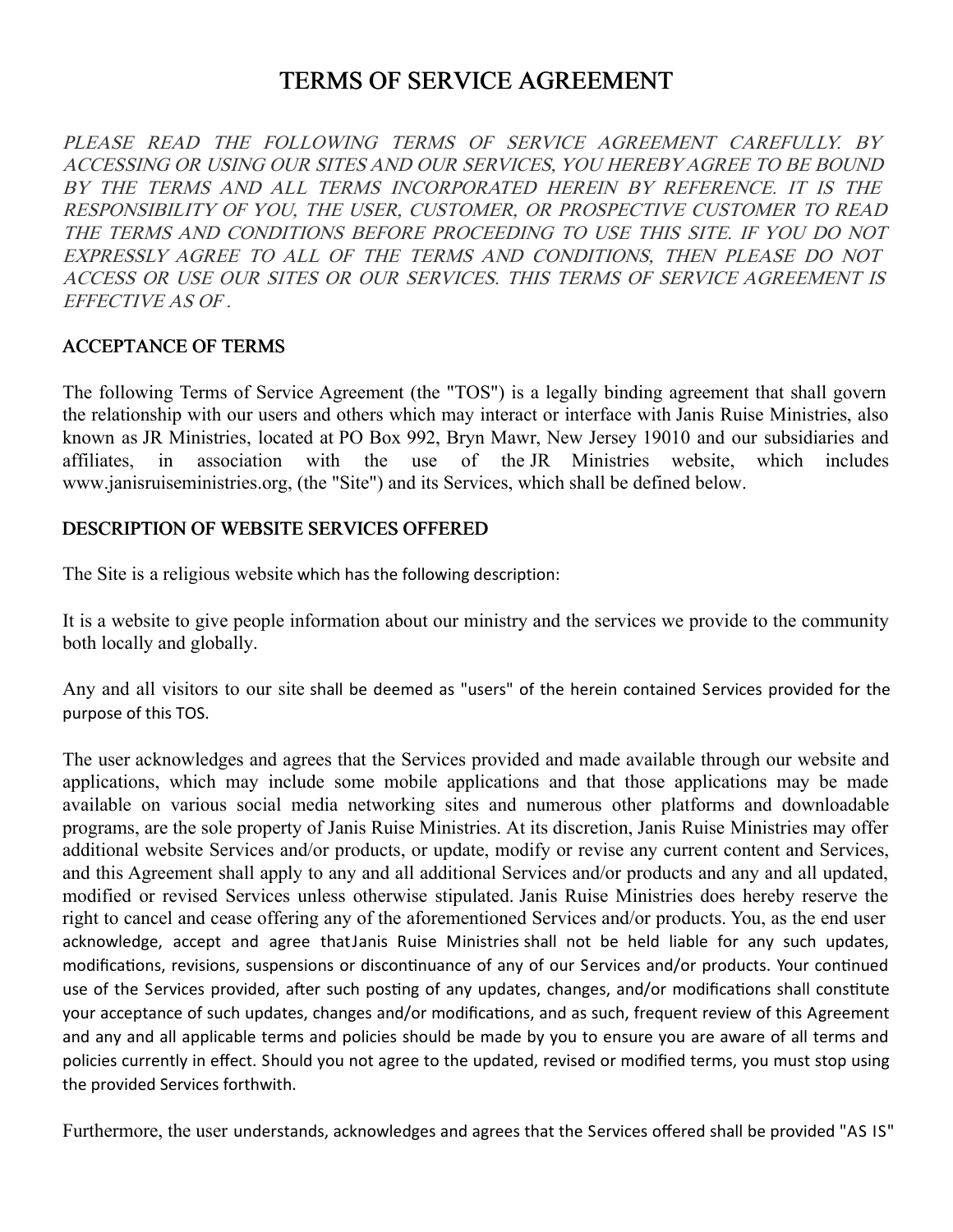and as such Janis Ruise Ministries shall not assume any responsibility or obligation for the timeliness, missed delivery, deletion and/or any failure to store user content, communication or personalization settings.

# CAUTIONS FOR GLOBAL USE AND EXPORT AND IMPORT COMPLIANCE

Due to the global nature of the internet, through the use of our network you hereby agree to comply with all local rules relating to online conduct and that which is considered acceptable Content. Uploading, posting and/or transferring of software, technology and other technical data may be subject to the export and import laws of the United States and possibly other countries. Through the use of our network, you thus agree to comply with all applicable export and import laws, statutes and regulations, including, but not limited to, the Export Administration Regulations [\(http://www.access.gpo.gov/bis/ear/ear\\_data.html](http://www.access.gpo.gov/bis/ear/ear_data.html)), as well as the [sanctions control program of the United States \(http://www.treasury.gov/resource](http://www.treasury.gov/resource-center/sanctions/Programs/Pages/Programs.aspx)center/sanctions/Programs/Pages/Programs.aspx). Furthermore, you state and pledge that you:

- a) are not on the list of prohibited individuals which may be identified on any government export exclusion report (<http://www.bis.doc.gov/complianceandenforcement/liststocheck.htm>) nor a member of any other government which may be part of an export-prohibited country identified in applicable export and import laws and regulations;
- b) agree not to transfer any software, technology or any other technical data through the use of our network Services to any export-prohibited country;
- c) agree not to use our website network Services for any military, nuclear, missile, chemical or biological weaponry end uses that would be a violation of the U.S. export laws; and
- d) agree not to post, transfer nor upload any software, technology or any other technical data which would be in violation of the U.S. or other applicable export and/or import laws.

## CONTENT PLACED OR MADE AVAILABLE FOR COMPANY SERVICES

Janis Ruise Ministries shall not lay claim to ownership of any content submitted by any visitor or user, nor make such content available for inclusion on our website Services. Therefore, you hereby grant and allow for Janis Ruise Ministries the below listed worldwide, royalty-free and non-exclusive licenses, as applicable:

- a) The content submitted or made available for inclusion on the publicly accessible areas of Janis Ruise Ministries's sites, the license provided to permit to use, distribute, reproduce, modify, adapt, publicly perform and/or publicly display said Content on our network Services is for the sole purpose of providing and promoting the specific area to which this content was placed and/or made available for viewing. This license shall be available so long as you are a member of Janis Ruise Ministries's sites, and shall terminate at such time when you elect to discontinue your membership.
- b) Photos, audio, video and/or graphics submitted or made available for inclusion on the publicly accessible areas of Janis Ruise Ministries's sites, the license provided to permit to use, distribute, reproduce, modify, adapt, publicly perform and/or publicly display said Content on our network Services are for the sole purpose of providing and promoting the specific area in which this content was placed and/or made available for viewing. This license shall be available so long as you are a member of Janis Ruise Ministries's sites and shall terminate at such time when you elect to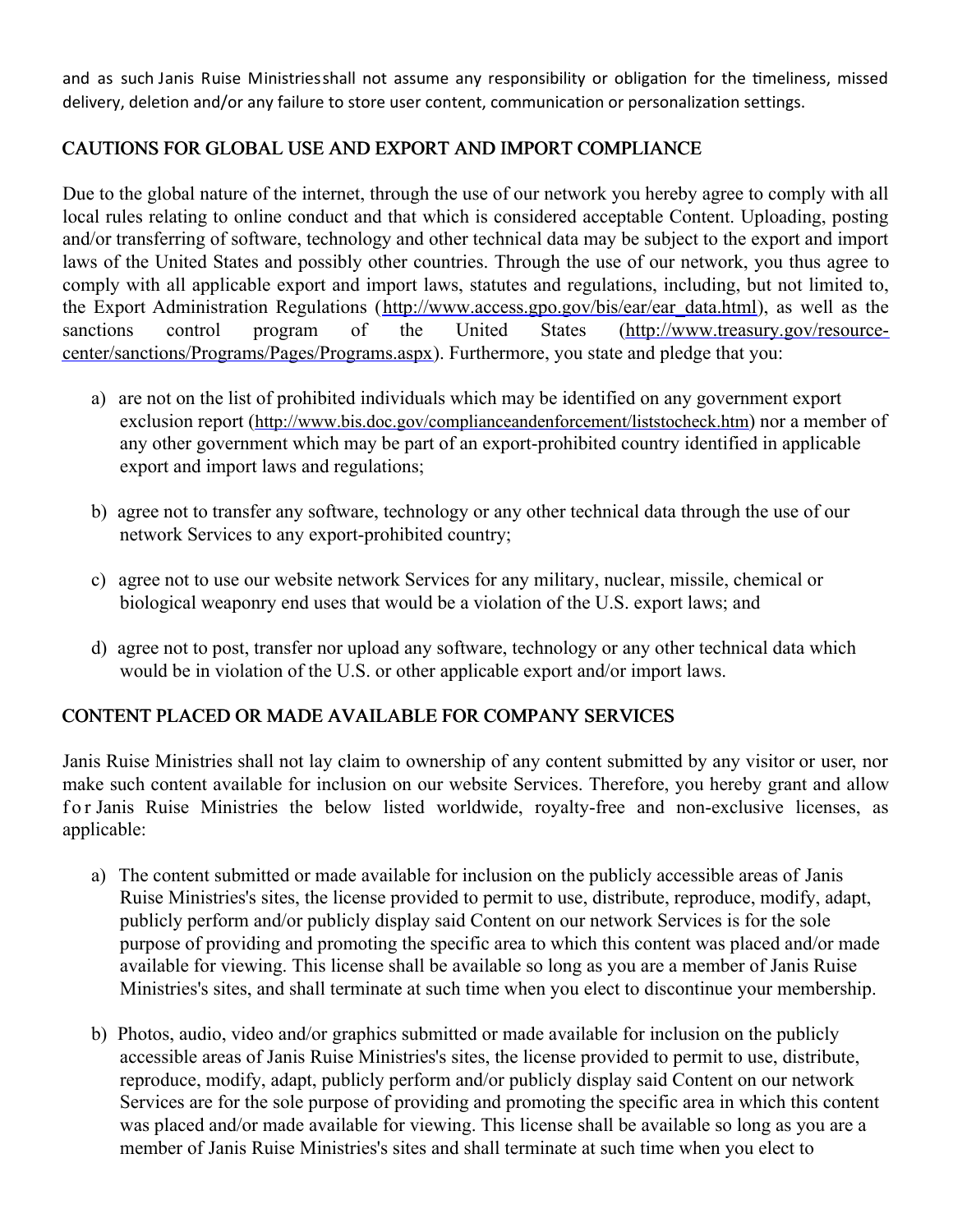discontinue your membership.

c) For any other content submitted or made available for inclusion on the publicly accessible areas of Janis Ruise Ministries's sites, the continuous, binding and completely sub-licensable license which is meant to permit to use, distribute, reproduce, modify, adapt, publish, translate, publicly perform and/or publicly display said content, whether in whole or in part, and the incorporation of any such Content into other works in any arrangement or medium current used or later developed.

Those areas which may be deemed "publicly accessible" areas of Janis Ruise Ministries's sites are those such areas of our network properties which are meant to be available to the general public, and which would include message boards and groups that are openly available to users.

# CONTRIBUTIONS TO COMPANY WEBSITE

Janis Ruise Ministries provides an area for our users to contribute feedback to our website. When you submit ideas, documents, suggestions and/or proposals ("Contributions") to our site, you acknowledge and agree that:

- a) your contributions do not contain any type of confidential or proprietary information;
- b) JR Ministries shall not be liable or under any obligation to ensure or maintain confidentiality, expressed or implied, related to any Contributions;
- c) JR Ministries shall be entitled to make use of and/or disclose any such Contributions in any such manner as they may see fit;
- d) the contributor's Contributions shall automatically become the sole property of JR Ministries; and
- e) JR Ministries is under no obligation to either compensate or provide any form of reimbursement in any manner or nature.

## INDEMNITY

All users herein agree to insure and hold Janis Ruise Ministries, our subsidiaries, affiliates, agents, employees, officers, partners and/or licensors blameless or not liable for any claim or demand, which may include, but is not limited to, reasonable attorney fees made by any third party which may arise from any content a user of our site may submit, post, modify, transmit or otherwise make available through our Services, the use of JR Ministries Services or your connection with these Services, your violations of the Terms of Service and/or your violation of any such rights of another person.

## COMMERCIAL REUSE OF SERVICES

The user herein agrees not to replicate, duplicate, copy, trade, sell, resell nor exploit for any commercial reason any part, use of, or access to JR Ministries's sites.

## MODIFICATIONS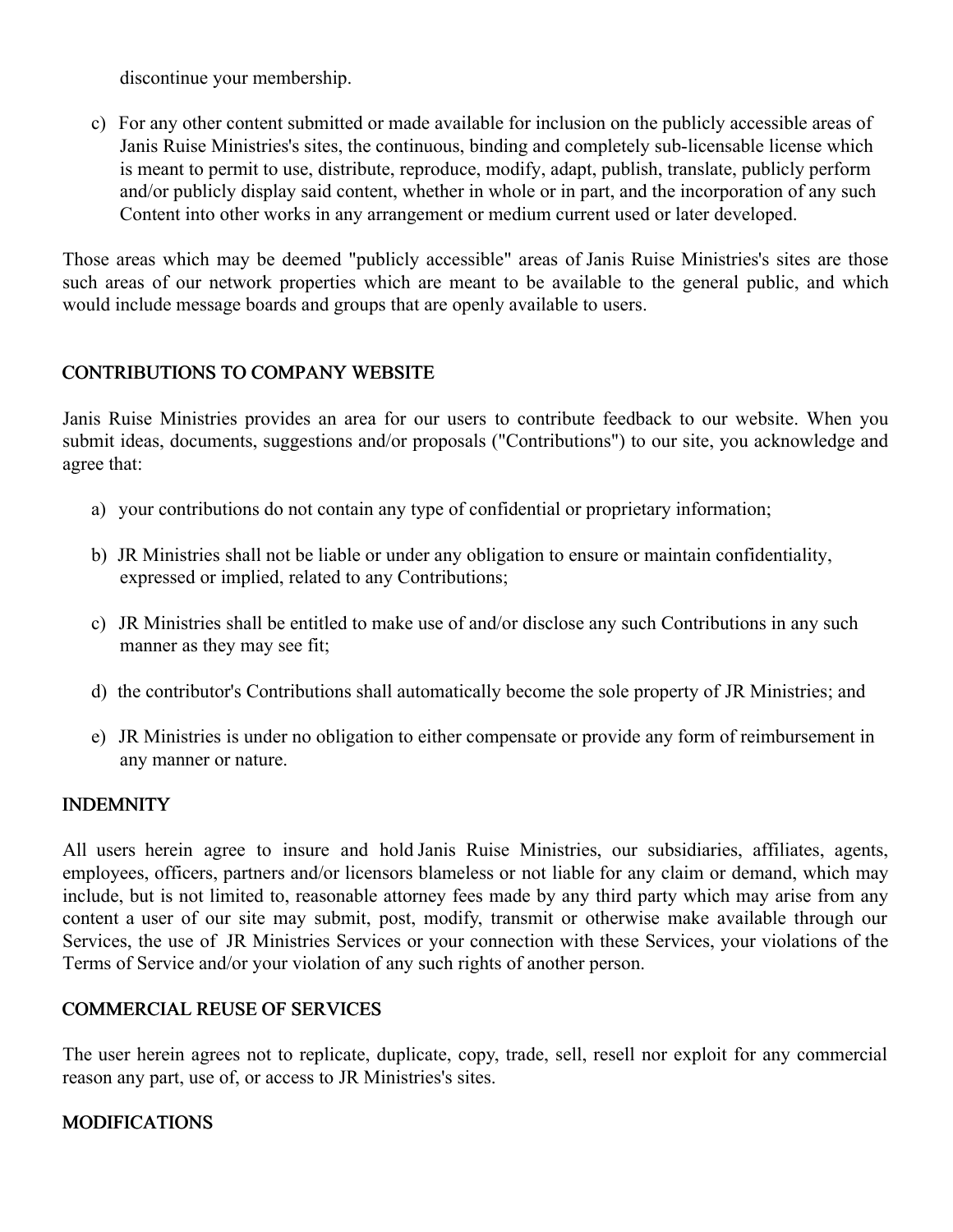Janis Ruise Ministries shall reserve the right at any time it may deem fit, to modify, alter and or discontinue, whether temporarily or permanently, our service, or any part thereof, with or without prior notice. In addition, we shall not be held liable to you or to any third party for any such alteration, modification, suspension and/or discontinuance of our Services, or any part thereof.

#### ADVERTISERS

Any correspondence or business dealings with, or the participation in any promotions of, advertisers located on or through our Services, which may include the payment and/or delivery of such related goods and/or Services, and any such other term, condition, warranty and/or representation associated with such dealings, are and shall be solely between you and any such advertiser. Moreover, you herein agree that Janis Ruise Ministries shall not be held responsible or liable for any loss or damage of any nature or manner incurred as a direct result of any such dealings or as a result of the presence of such advertisers on our website.

#### LINKS

Either Janis Ruise Ministries or any third parties may provide links to other websites and/or resources. Thus, you acknowledge and agree that we are not responsible for the availability of any such external sites or resources, and as such, we do not endorse nor are we responsible or liable for any content, products, advertising or any other materials, on or available from such third party sites or resources. Furthermore, you acknowledge and agree that Janis Ruise Ministries shall not be responsible or liable, directly or indirectly, for any such damage or loss which may be a result of, caused or allegedly to be caused by or in connection with the use of or the reliance on any such content, goods or Services made available on or through any such site or resource.

## PROPRIETARY RIGHTS

You do hereby acknowledge and agree that Janis Ruise Ministries's Services and any essential software that may be used in connection with our Services ("Software") shall contain proprietary and confidential material that is protected by applicable intellectual property rights and other laws. Furthermore, you herein acknowledge and agree that any Content which may be contained in any advertisements or information presented by and through our Services or by advertisers is protected by copyrights, trademarks, patents or other proprietary rights and laws. Therefore, except for that which is expressly permitted by applicable law or as authorized by Janis Ruise Ministries or such applicable licensor, you agree not to alter, modify, lease, rent, loan, sell, distribute, transmit, broadcast, publicly perform and/or created any plagiaristic works which are based on Janis Ruise Ministries Services (e.g. Content or Software), in whole or part.

Janis Ruise Ministries herein has granted you personal, non-transferable and non-exclusive rights and/or license to make use of the object code or our Software on a single computer, as long as you do not, and shall not, allow any third party to duplicate, alter, modify, create or plagiarize work from, reverse engineer, reverse assemble or otherwise make an attempt to locate or discern any source code, sell, assign, sublicense, grant a security interest in and/or otherwise transfer any such right in the Software. Furthermore, you do herein agree not to alter or change the Software in any manner, nature or form, and as such, not to use any modified versions of the Software, including and without limitation, for the purpose of obtaining unauthorized access to our Services. Lastly, you also agree not to access or attempt to access our Services through any means other than through the interface which is provided by Janis Ruise Ministries for use in accessing our Services.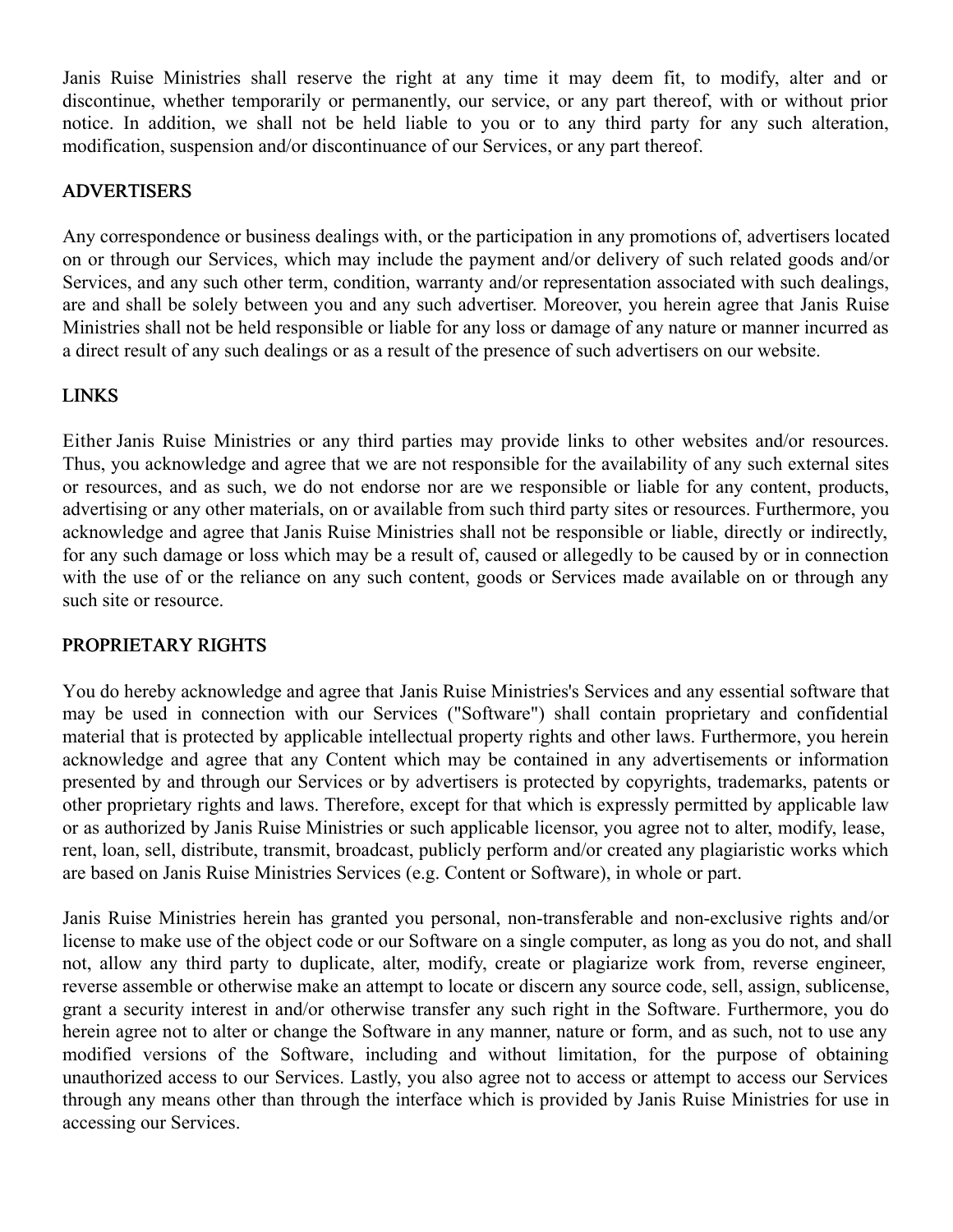#### WARRANTY DISCLAIMERS

YOU HEREIN EXPRESSLY ACKNOWLEDGE AND AGREE THAT:

- a) THE USE OF JANIS RUISE MINISTRIES SERVICES AND SOFTWARE ARE AT THE SOLE RISK BY YOU. OUR SERVICES AND SOFTWARE SHALL BE PROVIDED ON AN "AS IS" AND/OR "AS AVAILABLE" BASIS. JANIS RUISE MINISTRIES AND OUR SUBSIDIARIES, AFFILIATES, OFFICERS, EMPLOYEES, AGENTS, PARTNERS AND LICENSORS EXPRESSLY DISCLAIM ANY AND ALL WARRANTIES OF ANY KIND WHETHER EXPRESSED OR IMPLIED, INCLUDING, BUT NOT LIMITED TO ANY IMPLIED WARRANTIES OF TITLE, MERCHANTABILITY, FITNESS FOR A PARTICULAR PURPOSE AND NON-INFRINGEMENT.
- b) JANIS RUISE MINISTRIES AND OUR SUBSIDIARIES, OFFICERS, EMPLOYEES, AGENTS, PARTNERS AND LICENSORS MAKE NO SUCH WARRANTIES THAT (i) JANIS RUISE MINISTRIES SERVICES OR SOFTWARE WILL MEET YOUR REQUIREMENTS; (ii) JANIS RUISE MINISTRIES SERVICES OR SOFTWARE SHALL BE UNINTERRUPTED, TIMELY, SECURE OR ERROR-FREE; (iii) THAT SUCH RESULTS WHICH MAY BE OBTAINED FROM THE USE OF THE JANIS RUISE MINISTRIES SERVICES OR SOFTWARE WILL BE ACCURATE OR RELIABLE; (iv) QUALITY OF ANY PRODUCTS, SERVICES, ANY INFORMATION OR OTHER MATERIAL WHICH MAY BE PURCHASED OR OBTAINED BY YOU THROUGH OUR SERVICES OR SOFTWARE WILL MEET YOUR EXPECTATIONS; AND (v) THAT ANY SUCH ERRORS CONTAINED IN THE SOFTWARE SHALL BE CORRECTED.
- c) ANY INFORMATION OR MATERIAL DOWNLOADED OR OTHERWISE OBTAINED BY WAY OF JANIS RUISE MINISTRIES SERVICES OR SOFTWARE SHALL BE ACCESSED BY YOUR SOLE DISCRETION AND SOLE RISK, AND AS SUCH YOU SHALL BE SOLELY RESPONSIBLE FOR AND HEREBY WAIVE ANY AND ALL CLAIMS AND CAUSES OF ACTION WITH RESPECT TO ANY DAMAGE TO YOUR COMPUTER AND/OR INTERNET ACCESS, DOWNLOADING AND/OR DISPLAYING, OR FOR ANY LOSS OF DATA THAT COULD RESULT FROM THE DOWNLOAD OF ANY SUCH INFORMATION OR MATERIAL.
- d) NO ADVICE AND/OR INFORMATION, DESPITE WHETHER WRITTEN OR ORAL, THAT MAY BE OBTAINED BY YOU FROM JANIS RUISE MINISTRIES OR BY WAY OF OR FROM OUR SERVICES OR SOFTWARE SHALL CREATE ANY WARRANTY NOT EXPRESSLY STATED IN THE TOS.
- e) A SMALL PERCENTAGE OF SOME USERS MAY EXPERIENCE SOME DEGREE OF EPILEPTIC SEIZURE WHEN EXPOSED TO CERTAIN LIGHT PATTERNS OR BACKGROUNDS THAT MAY BE CONTAINED ON A COMPUTER SCREEN OR WHILE USING OUR SERVICES. CERTAIN CONDITIONS MAY INDUCE A PREVIOUSLY UNKNOWN CONDITION OR UNDETECTED EPILEPTIC SYMPTOM IN USERS WHO HAVE SHOWN NO HISTORY OF ANY PRIOR SEIZURE OR EPILEPSY. SHOULD YOU, ANYONE YOU KNOW OR ANYONE IN YOUR FAMILY HAVE AN EPILEPTIC CONDITION, PLEASE CONSULT A PHYSICIAN IF YOU EXPERIENCE ANY OF THE FOLLOWING SYMPTOMS WHILE USING OUR SERVICES: DIZZINESS, ALTERED VISION, EYE OR MUSCLE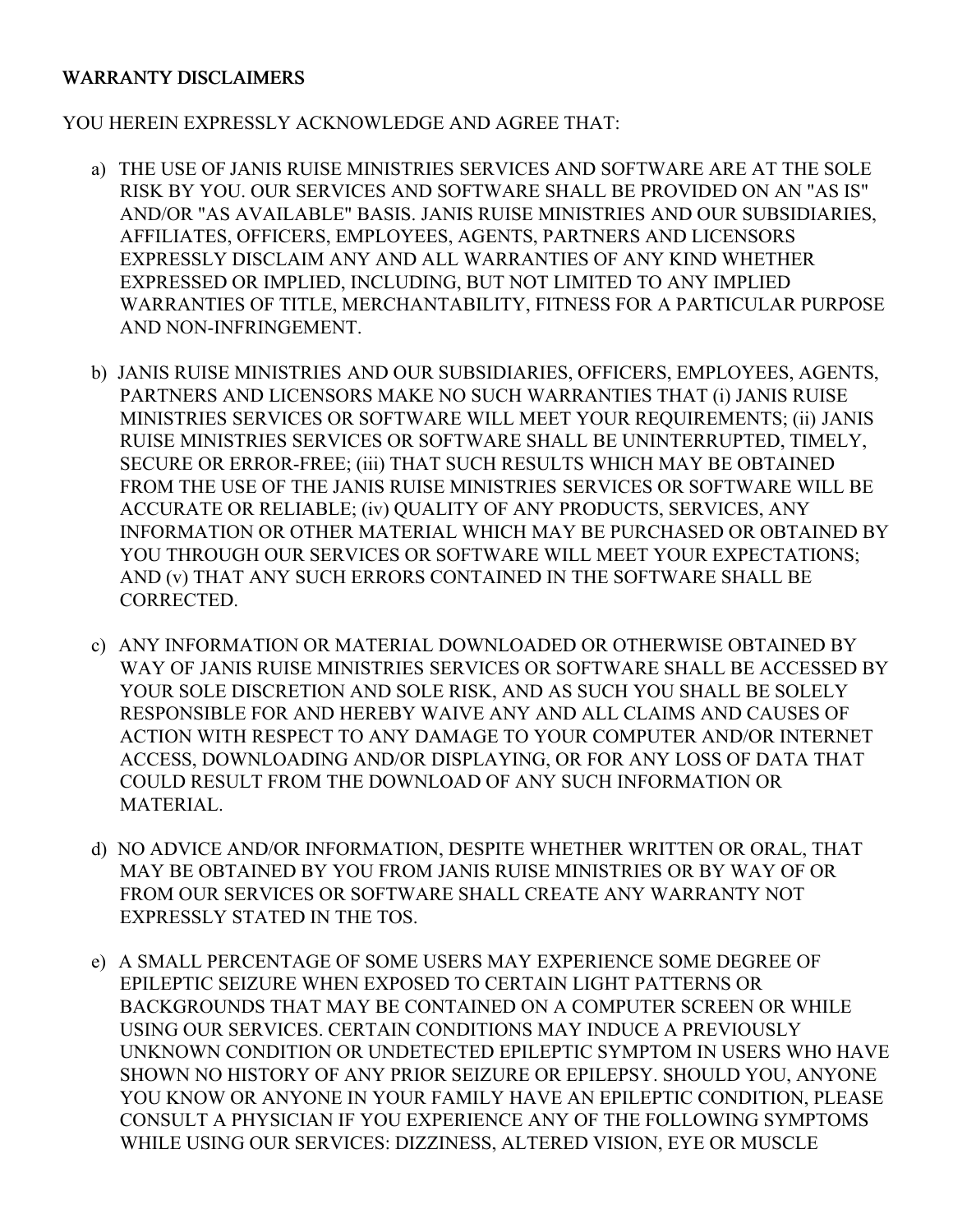TWITCHES, LOSS OF AWARENESS, DISORIENTATION, ANY INVOLUNTARY MOVEMENT, OR CONVULSIONS.

#### LIMITATION OF LIABILITY

YOU EXPLICITLY ACKNOWLEDGE, UNDERSTAND AND AGREE THAT JANIS RUISE MINISTRIES AND OUR SUBSIDIARIES, AFFILIATES, OFFICERS, EMPLOYEES, AGENTS, PARTNERS AND LICENSORS SHALL NOT BE LIABLE TO YOU FOR ANY PUNITIVE, INDIRECT, INCIDENTAL, SPECIAL, CONSEQUENTIAL OR EXEMPLARY DAMAGES, INCLUDING, BUT NOT LIMITED TO, DAMAGES WHICH MAY BE RELATED TO THE LOSS OF ANY PROFITS, GOODWILL, USE, DATA AND/OR OTHER INTANGIBLE LOSSES, EVEN THOUGH WE MAY HAVE BEEN ADVISED OF SUCH POSSIBILITY THAT SAID DAMAGES MAY OCCUR, AND RESULT FROM:

- a) THE USE OR INABILITY TO USE OUR SERVICE;
- b) THE COST OF PROCURING SUBSTITUTE GOODS AND SERVICES;
- c) UNAUTHORIZED ACCESS TO OR THE ALTERATION OF YOUR TRANSMISSIONS AND/OR DATA;
- d) STATEMENTS OR CONDUCT OF ANY SUCH THIRD PARTY ON OUR SERVICE;
- e) AND ANY OTHER MATTER WHICH MAY BE RELATED TO OUR SERVICE.

## RELEASE

In the event you have a dispute, you agree to release Janis Ruise Ministries (and its officers, directors, employees, agents, parent subsidiaries, affiliates, co-branders, partners and any other third parties) from claims, demands and damages (actual and consequential) of every kind and nature, known and unknown, suspected or unsuspected, disclosed and undisclosed, arising out of or in any way connected to such dispute.

## SPECIAL ADMONITION RELATED TO FINANCIAL MATTERS

Should you intend to create or to join any service, receive or request any such news, messages, alerts or other information from our Services concerning companies, stock quotes, investments or securities, please review the above Sections Warranty Disclaimers and Limitations of Liability again. In addition, for this particular type of information, the phrase "Let the investor beware" is appropriate. Janis Ruise Ministries's content is provided primarily for informational purposes, and no content that shall be provided or included in our Services is intended for trading or investing purposes. Janis Ruise Ministries and our licensors shall not be responsible or liable for the accuracy, usefulness or availability of any information transmitted and/or made available by way of our Services, and shall not be responsible or liable for any trading and/or investment decisions based on any such information.

# EXCLUSION AND LIMITATIONS

THERE ARE SOME JURISDICTIONS WHICH DO NOT ALLOW THE EXCLUSION OF CERTAIN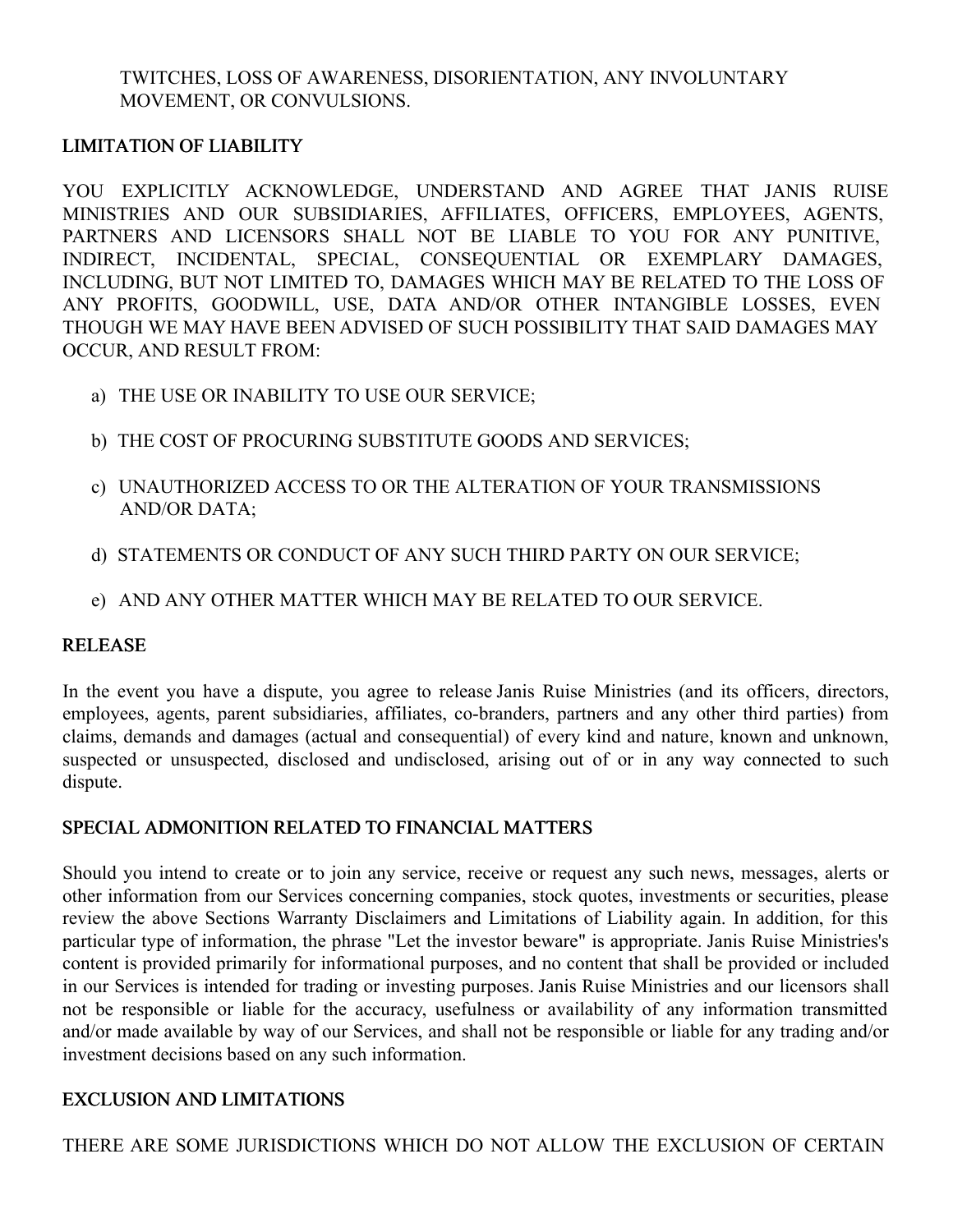WARRANTIES OR THE LIMITATION OF EXCLUSION OF LIABILITY FOR INCIDENTAL OR CONSEQUENTIAL DAMAGES. THEREFORE, SOME OF THE ABOVE LIMITATIONS OF SECTIONS WARRANTY DISCLAIMERS AND LIMITATION OF LIABILITY MAY NOT APPLY TO YOU.

#### THIRD PARTY BENEFICIARIES

You herein acknowledge, understand and agree, unless otherwise expressly provided in this TOS, that there shall be no third-party beneficiaries to this agreement.

#### **NOTICE**

Janis Ruise Ministries may furnish you with notices, including those with regards to any changes to the TOS, including but not limited to email, regular mail, MMS or SMS, text messaging, postings on our website Services, or other reasonable means currently known or any which may be herein after developed. Any such notices may not be received if you violate any aspects of the TOS by accessing our Services in an unauthorized manner. Your acceptance of this TOS constitutes your agreement that you are deemed to have received any and all notices that would have been delivered had you accessed our Services in an authorized manner.

#### TRADEMARK INFORMATION

You herein acknowledge, understand and agree that all of the Janis Ruise Ministries trademarks, copyright, trade name, service marks, and other Janis Ruise Ministries logos and any brand features, and/or product and service names are trademarks and as such, are and shall remain the property of Janis Ruise Ministries. You herein agree not to display and/or use in any manner the Janis Ruise Ministries logo or marks without obtaining Janis Ruise Ministries's prior written consent.

## COPYRIGHT OR INTELLECTUAL PROPERTY INFRINGEMENT CLAIMS NOTICE & PROCEDURES

Janis Ruise Ministries will always respect the intellectual property of others, and we ask that all of our users do the same. With regards to appropriate circumstances and at its sole discretion, Janis Ruise Ministries may disable and/or terminate the accounts of any user who violates our TOS and/or infringes the rights of others. If you feel that your work has been duplicated in such a way that would constitute copyright infringement, or if you believe your intellectual property rights have been otherwise violated, you should provide to us the following information:

- a) The electronic or the physical signature of the individual that is authorized on behalf of the owner of the copyright or other intellectual property interest;
- b) A description of the copyrighted work or other intellectual property that you believe has been infringed upon;
- c) A description of the location of the site which you allege has been infringing upon your work;
- d) Your physical address, telephone number, and email address;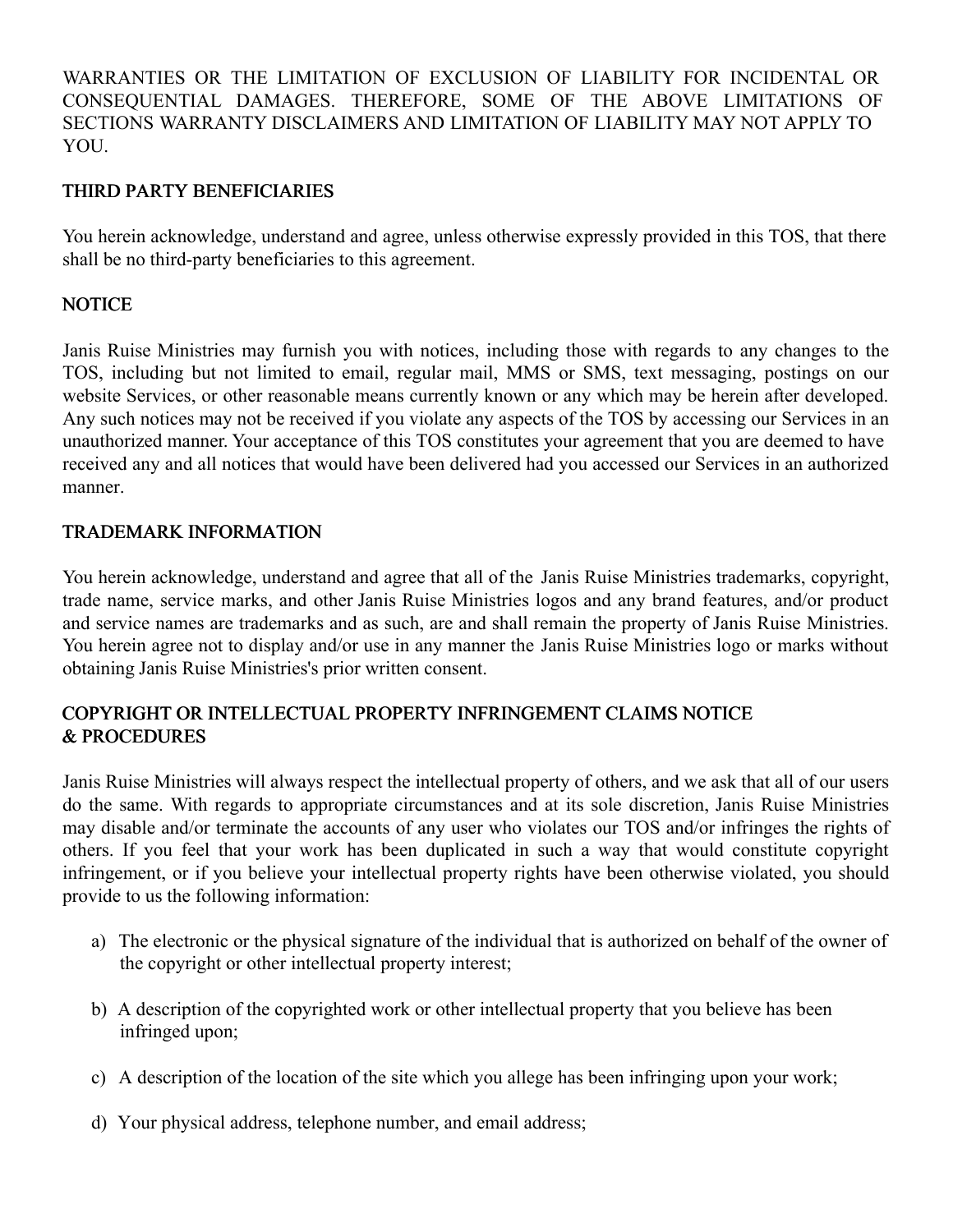- e) A statement, in which you state that the alleged and disputed use of your work is not authorized by the copyright owner, its agents or the law;
- f) And finally, a statement, made under penalty of perjury, that the aforementioned information in your notice is truthful and accurate, and that you are the copyright or intellectual property owner, representative or agent authorized to act on the copyright or intellectual property owner's behalf.

The Janis Ruise Ministries Agent for notice of claims of copyright or other intellectual property infringement can be contacted as follows:

Mailing Address: Janis Ruise Ministries Attn: Copyright Agent PO Box 992 Bryn Mawr, New Jersey 19010

Telephone: 8887405138 Email: janisruiseministries@yahoo.com

## CLOSED CAPTIONING

BE IT KNOWN, that Janis Ruise Ministries complies with all applicable Federal Communications Commission rules and regulations regarding the closed captioning of video content. For more information, please visit our website at www.janisruiseministries.org.

## GENERAL INFORMATION

## ENTIRE AGREEMENT

This TOS constitutes the entire agreement between you and Janis Ruise Ministries and shall govern the use of our Services, superseding any prior version of this TOS between you and us with respect to Janis Ruise Ministries Services. You may also be subject to additional terms and conditions that may apply when you use or purchase certain other Janis Ruise Ministries Services, affiliate Services, third-party content or thirdparty software.

## CHOICE OF LAW AND FORUM

It is at the mutual agreement of both you and Janis Ruise Ministries with regard to the TOS that the relationship between the parties shall be governed by the laws of the state of Pennsylvania without regard to its conflict of law provisions and that any and all claims, causes of action and/or disputes, arising out of or relating to the TOS, or the relationship between you and Janis Ruise Ministries, shall be filed within the courts having jurisdiction within the County of Montgomery, Pennsylvania or the U.S. District Court located in said state. You and Janis Ruise Ministries agree to submit to the jurisdiction of the courts as previously mentioned, and agree to waive any and all objections to the exercise of jurisdiction over the parties by such courts and to venue in such courts.

## WAIVER AND SEVERABILITY OF TERMS

At any time, should Janis Ruise Ministries fail to exercise or enforce any right or provision of the TOS, such failure shall not constitute a waiver of such right or provision. If any provision of this TOS is found by a court of competent jurisdiction to be invalid, the parties nevertheless agree that the court should endeavor